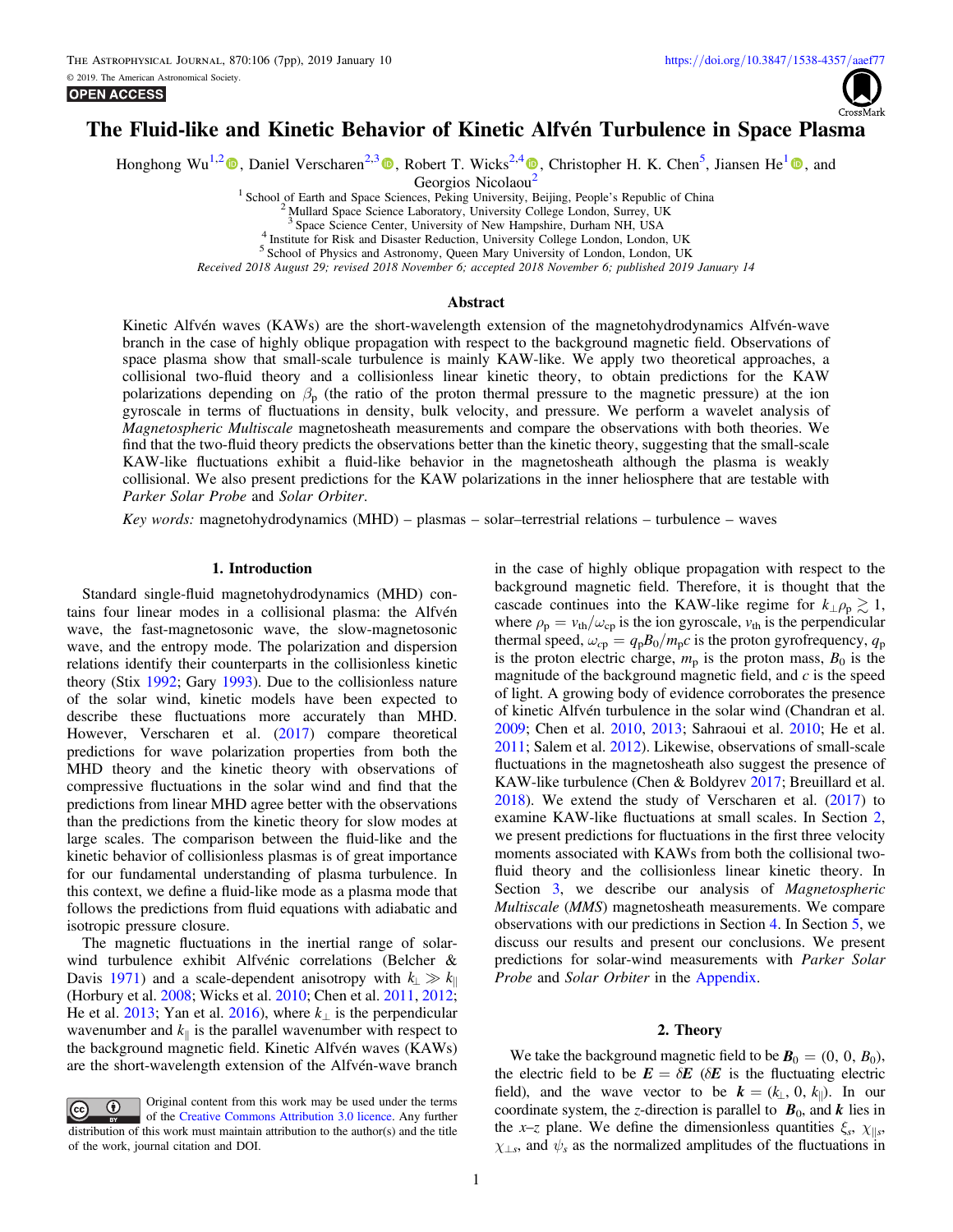the first three velocity moments of species s through

$$
\frac{\delta n_s}{n_{0s}} = \xi_s \frac{\delta B_y}{B_0},\tag{1}
$$

$$
\frac{\delta v_{\parallel s}}{v_{\text{A}}} = \chi_{\parallel s} \frac{\delta B_{\text{y}}}{B_0},\tag{2}
$$

$$
\frac{\delta v_{ys}}{v_A} = \chi_{\perp s} \frac{\delta B_y}{B_0},\tag{3}
$$

and

$$
\frac{\delta P_s}{P_{B0}} = \psi_s \frac{\delta B_y}{B_0},\tag{4}
$$

where  $P_{B0} = B_0^2 / 8\pi$ ;  $n_{0s}$  is the average density of species s,  $\delta n_s$ ,  $\delta v_{\parallel s}$ ,  $\delta v_{\parallel s}$ ,  $\delta P_s$ , and  $\delta B_v$  are the amplitudes of fluctuations in the number density, the bulk velocity component parallel to  $\mathbf{B}_0$ , the bulk velocity component in the y-direction, the thermal pressure, and the magnetic-field component in the y-direction, respectively. We note that  $\xi_s$ ,  $\chi_{\parallel s}$ ,  $\chi_{\perp s}$  and  $\psi_s$  are complex and include information about the phases between the fluctuating quantities. We consider a plasma consisting of protons  $(s = p)$ and electrons  $(s = e)$  only and neglect all of the effects of temperature anisotropies.

#### 2.1. Two-fluid Model

The two-fluid dispersion relation follows from linearizing the continuity, momentum, and energy equations and Maxwell's equations. We rewrite the two-fluid solutions of Hollweg ([1999](#page-6-0)) for the dispersion relation of KAWs using our coordinate system. The KAW dispersion relation is then given by

$$
\omega^2 = \frac{k_{\parallel}^2 v_{\rm A}^2}{2\left(1 + G + k_{\perp}^2 d_{\rm p}^2 \frac{m_{\rm e}}{m_{\rm p}}\right)} \left\{ 1 + 2G + G k_{\perp}^2 d_{\rm p}^2 + \left[ \left(1 + G k_{\perp}^2 d_{\rm p}^2\right)^2 + 4G k_{\perp}^2 d_{\rm p}^2 \left(G - \frac{m_{\rm e}}{m_{\rm p}}\right) \right]^{1/2} \right\}, \quad (5)
$$

where  $v_A = B_0 / \sqrt{4 \pi n_{0p} m_p}$  is the Alfvén speed,  $d_p = v_A / \omega_{cp}$  is the ion inertial length,  $G = (\gamma_{p}\beta_{p} + \gamma_{e}\beta_{e})/2$ ,

$$
\beta_s = \frac{8\pi n_{0s}\kappa_B T_s}{B_0^2},\tag{6}
$$

 $\gamma$ <sub>s</sub> is the specific heat ratio of species s,  $m_e$  is the electron mass,  $T_s$  is the parallel temperature of species s, and  $\kappa_B$  is Boltzmann constant.

We calculate the quantities  $\xi_{p}$ ,  $\chi_{\parallel p}$ ,  $\chi_{\perp p}$ , and  $\psi_{p}$  as

$$
\xi_{\rm p} = \frac{2i(\omega^2 - k_{\parallel}^2 v_{\rm A}^2)}{k_{\perp} d_{\rm p} \left[\omega^2 (2m_{\rm e}/m_{\rm p} - \gamma_{\rm p}\beta_{\rm p}) - \gamma_{\rm e}\beta_{\rm e}k_{\parallel}^2 v_{\rm A}^2\right]} \times \frac{\omega}{v_{\rm A}\left(k_{\parallel} - k_{\perp}\frac{\delta E_z}{\delta E_x}\right)},\tag{7}
$$

$$
\chi_{\parallel p} = \left[ \frac{i\omega_{cp}}{\omega} + \frac{i\gamma_p \beta_p \omega_{cp} k_{\parallel}^2 v_{A}^2}{\omega(\gamma_e \beta_e k_{\parallel}^2 v_{A}^2 - 2\omega^2 m_e / m_p)} \right] \frac{\delta E_z}{\delta E_x}
$$
\n
$$
\times \frac{\omega}{v_{A} (k_{\parallel} - k_{\perp} \frac{\delta E_z}{\delta E_x})},
$$
\n(8)

$$
\chi_{\perp p} = \left[ -1 - \frac{i\omega \frac{\delta E_y}{\delta E_x}}{\omega_{cp}} - \frac{\gamma_p \beta_p k_{\perp} k_{\parallel} v_A^2 \frac{\delta E_z}{\delta E_x}}{\gamma_e \beta_e k_{\parallel}^2 v_A^2 - 2\omega^2 m_e / m_p} \right] \times \frac{\omega}{v_A \left( k_{\parallel} - k_{\perp} \frac{\delta E_z}{\delta E_x} \right)},
$$
\n(9)

and

where

$$
\psi_{\mathbf{p}} = \gamma_{\mathbf{p}} \beta_{\mathbf{p}} \xi_{\mathbf{p}},\tag{10}
$$

$$
\frac{\delta E_{y}}{\delta E_{x}} = \frac{-i\omega\omega_{cp}(\gamma_{p}\beta_{p} + \gamma_{e}\beta_{e})}{\left[\omega^{2}(\gamma_{p}\beta_{p} - 2m_{e}/m_{p}) + \gamma_{e}\beta_{e}k_{\parallel}^{2}v_{A}^{2}\right]}
$$

$$
\times \frac{\omega^{2} - k_{\parallel}^{2}v_{A}^{2}}{\omega^{2} - k_{\parallel}^{2}v_{A}^{2} - k_{\perp}^{2}v_{A}^{2}}
$$
(11)

and

$$
\frac{\delta E_z}{\delta E_x} = \frac{(\omega^2 - k_{\parallel}^2 v_{\rm A}^2)(\gamma_{\rm e}\beta_{\rm e}k_{\parallel}^2 v_{\rm A}^2 - 2\omega^2 m_{\rm e}/m_{\rm p})}{k_{\parallel}k_{\perp}v_{\rm A}^2[\omega^2(2m_{\rm e}/m_{\rm p} - \gamma_{\rm p}\beta_{\rm p}) - \gamma_{\rm e}\beta_{\rm e}k_{\parallel}^2 v_{\rm A}^2]}.
$$
(12)

# 2.2. Kinetic Theory

The linear kinetic hot-plasma dispersion relation follows from linearizing the Vlasov equation and Maxwell's equations (see, e.g., Stix [1992,](#page-6-0) Chapter 10). We assume that both protons and electrons have isotropic Maxwellian background distribution functions. The dispersion relation is then given by the nontrivial solutions to the wave equation,

$$
\frac{kc}{\omega} \times \left(\frac{kc}{\omega} \times \delta E\right) + \epsilon \delta E \equiv D\delta E = 0, \tag{13}
$$

where  $\epsilon$  is the dielectric tensor. We note that  $\omega$  is complex. The electric current density fulfills

$$
\boldsymbol{j} = \sum_{s} \boldsymbol{j}_{s} = -\frac{i\omega}{4\pi} \sum_{s} \boldsymbol{\sigma}_{s} \cdot \delta \boldsymbol{E}, \qquad (14)
$$

where  $j_s$  is the current density contribution from species  $s, \sigma_s$  is the susceptibility tensor of species *s*, and  $\epsilon = 1 + \sum_{s} \sigma_{s}$ .

The linearized continuity equation connects the fluctuations of the density with the fluctuations of the current density,

$$
-\omega q_s n_{0s}\delta n_s + \boldsymbol{k} \cdot \boldsymbol{j}_s = 0. \qquad (15)
$$

Therefore, we find

$$
\xi_s = \frac{-iB_0}{4\pi n_{0s}^2 q_s} \mathbf{k} \cdot \left(\boldsymbol{\sigma}_s \cdot \frac{\delta \mathbf{E}}{\delta B_y}\right). \tag{16}
$$

The electric current density also fulfills

$$
\boldsymbol{j} = \sum_{s} \boldsymbol{j}_{s} = \sum_{s} q_{s} \int \boldsymbol{v} \ \delta f_{s} \ d^{3} \boldsymbol{v}, \qquad (17)
$$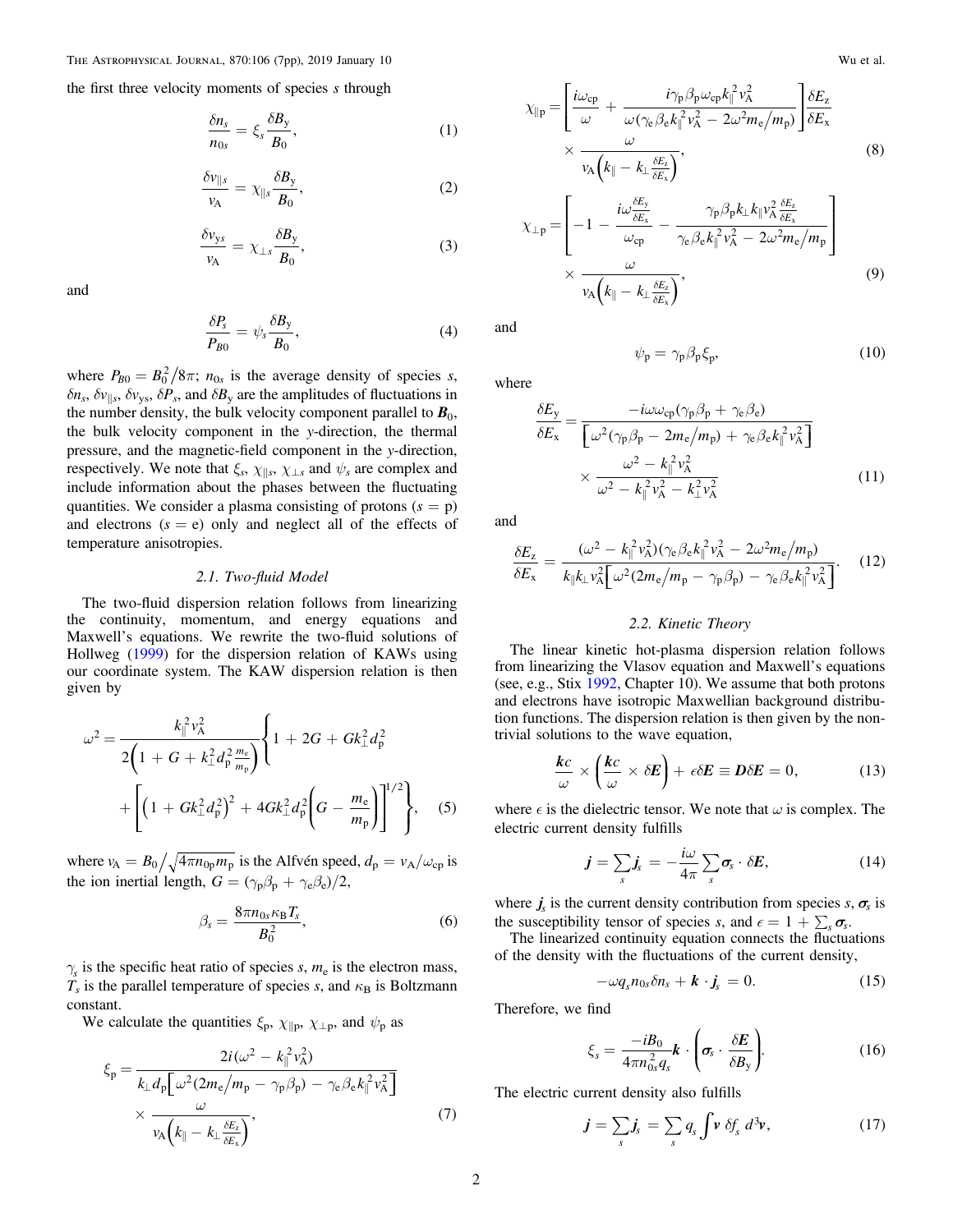<span id="page-2-0"></span>

Figure 1. Real part of the frequency of KAWs with  $k_{\perp} \rho_p = 2$  as a function of  $\beta_{\rm p}$  from the two-fluid theory (blue) and kinetic theory (red). We use  $\theta_{\rm kB} = 88^{\circ}$ ,  $\gamma_{\rm p} = 5/3$ , and  $\gamma_{\rm e} = 1$ , where  $\theta_{\rm kB}$  is the angle between the direction of wave propagation and the background magnetic field. The solid and dashed–dotted lines represent  $\beta_e/\beta_p = 1$  and  $\beta_e/\beta_p = 0.2$  respectively. The two-fluid theory and kinetic theory agree quantitively. The value of  $\beta_e/\beta_p$  affects the predictions.

leading to

$$
\chi_{\parallel s} = \frac{-i\omega B_0}{4\pi n_{0s} q_s v_{\rm A}} \left( \sigma_s \cdot \frac{\delta E}{\delta B_y} \right)_z \tag{18}
$$

and

$$
\chi_{\perp s} = \frac{-i\omega B_0}{4\pi n_{0s} q_s v_{\mathcal{A}}} \left( \sigma_s \cdot \frac{\delta E}{\delta B_y} \right)_y.
$$
 (19)

The fluctuations in pressure follow from the second moment of the fluctuations in the distribution  $\delta f_s$ ,

$$
\psi_{\parallel s} = \frac{n_{0s} m_{\rm p} B_0}{P_{B0} \delta B_{\rm y}} \int v_{\parallel}^2 \delta f_s \ d^3 v \tag{20}
$$

and

$$
\psi_{\perp s} = \frac{n_{0s} m_{\text{p}} B_0}{2P_{B0} \delta B_{\text{y}}} \int v_{\perp}^2 \delta f_s \ d^3 v. \tag{21}
$$

We define fluctuations in the total pressure as

$$
\psi_s = \frac{1}{3}\psi_{\|s} + \frac{2}{3}\psi_{\perp s}.
$$
 (22)

The New Hampshire Dispersion relation Solver (NHDS) code (Verscharen & Chandran [2018](#page-6-0)) solves the hot-plasma dispersion relation of the linearized Vlasov–Maxwell system and determines the polarization properties numerically. Figure 1 shows NHDS solutions for  $\omega_r$  (the real part of the frequency) of KAWs with  $k_{\perp}\rho_p = 2$  as functions of  $\beta_p$  for  $\beta_e/\beta_p = 1$  and  $\beta_e/\beta_p = 0.2$ . In addition, we show KAW solutions from our two-fluid theory with the same parameters and  $\gamma_p = 5/3$  and  $\gamma_e = 1$ . The dispersion relations agree quantitatively well, especially for  $\beta_p \lesssim 1$ .

## 3. Data Analysis

We analyze data from the four *MMS* spacecraft (Burch et al. [2016](#page-6-0)). In burst mode, the Fast Plasma Investigation (FPI)

instrument provides proton moments every 150 ms and electron moments every 30 ms (Pollock et al. [2016](#page-6-0)). The fluxgate magnetometer (FGM) measures the magnetic field with a resolution of <1 ms. We select intervals in the magnetosheath from 2015 October 1 to 2018 February 28 based on the quicklook archive of MMS. We split every interval into 10 s intervals with an overlap of 5 s. We remove data intervals in which max  $[|n_{p} - n_{e}|/n_{p}] > 0.1$ .

Magnetosheath plasma exhibits fluctuations not related to pure turbulence, e.g., instability-generated waves (such as mirror modes, ion-cyclotron waves, and whistler waves) and various other non-turbulent structures (see, e.g., Lucek et al. [2005](#page-6-0)). In order to investigate the turbulence itself, we eliminate intervals with  $\max(\beta_p) - \min(\beta_p) > \beta_{0p}$  and  $\max(n_p) - \min(n_p) >$ 0.2  $n_{0p}$ , where the subscript 0 represents the average over the 10 s interval. We also remove data intervals in which  $v_{0p} < v_A$ , where  $v_{0p}$  is the average ion bulk velocity so that Taylor's hypothesis applies (Taylor [1938](#page-6-0); Klein et al. [2014](#page-6-0)). For each interval, we calculate  $\beta_{0p}$  and  $\beta_{0e}$ . We find that the average ratio  $\beta_{0e}/\beta_{0p} \approx 0.21$  with a standard deviation of 0.09 and, therefore, set  $\beta_e/\beta_p = 0.2$  in our study. The averaged normalized amplitude of the fluctuations in  $\delta B_{\perp}$  is  $\delta B_{\perp}/B_0 = 0.05$  with a standard deviation of 0.04, and the averaged normalized amplitude of the fluctuations in magnetic-field amplitude is  $\delta$ | $\mathbf{B}$ | $/B_0 = 0.07$  with a standard deviation of 0.05. The Columb collision frequency  $\nu_{ei}$ is  $7 \times 10^{-5}$  Hz under the conditions in our data set:  $n_e \approx 25 \text{ cm}^{-3}$ ,  $T_e \approx 50 \text{ eV}$ , corresponding to a mean free path of  $\lambda \approx 2 \times 10^7$  km for  $v_{0p} \approx 150$  km s<sup>-1</sup>. Since  $\lambda/d_p \approx 1500$ , we consider the plasma to be collisionless.

In order to study the scale-dependent behavior of the fluctuations, we apply a continuous wavelet transform based on the Morlet wavelet (Torrence & Compo [1998](#page-6-0)) to  $n_p$ , all components of  $v_p$  and  $B$ , and to every element of the proton pressure tensor  $\dot{P}_{p}$ . We obtain the fluctuation amplitudes  $\delta n_{p}$ ,  $\delta v_p$ ,  $\delta B$ , and  $\delta P_p$  from the absolute wavelet coefficients as functions of both scale  $\ell$  (16 logarithmically spaced scales) and time  $t$ . We calculate the local magnetic field and the local velocity at wavelet scale  $\ell$  and time  $t_n$  by weighting the time series with a Gaussian curve centered at time  $t_n$  (Horbury et al. [2008;](#page-6-0) Podesta [2009](#page-6-0)) as

$$
C_n = \frac{\sum_{m=0}^{N-1} C_m \exp\left[-\frac{(t_n - t_m)^2}{2\ell^2}\right]}{\sum_{m=0}^{N-1} \exp\left[-\frac{(t_n - t_m)^2}{2\ell^2}\right]},
$$
(23)

where N is the number of data points and  $C$  is either  $B$  or  $\nu$ . In this way, we obtain the local mean magnetic field  $\mathbf{B}_0$ , the local mean velocity  $v_{0p}$ , the angle between local mean velocity and local mean magnetic field  $\theta_{vB}$ , as well as  $\beta_p$  and  $\rho_p$  as functions of  $\ell$  and  $t_n$ .

We find that  $\delta B_y \gg \delta B_x$  for KAWs in both the two-fluid theory and the kinetic theory. Therefore, we use  $\delta B_{\perp} \approx \delta B_{v}$ and exploit the azimuthal symmetry of a gyrotropic distribution of the fluctuating energy. We calculate the parallel and perpendicular fluctuations by

$$
\delta \mathbf{C}_{\parallel} = \frac{|\delta \mathbf{C} \cdot \mathbf{B}_0|}{|\mathbf{B}_0|} \tag{24}
$$

and

$$
\delta C_{\perp} = \frac{|\boldsymbol{B}_0 \times (\delta \boldsymbol{C} \times \boldsymbol{B}_0)|}{|\boldsymbol{B}_0|^2},\tag{25}
$$

where  $\delta C$  is either  $\delta v_p$  or  $\delta B$ .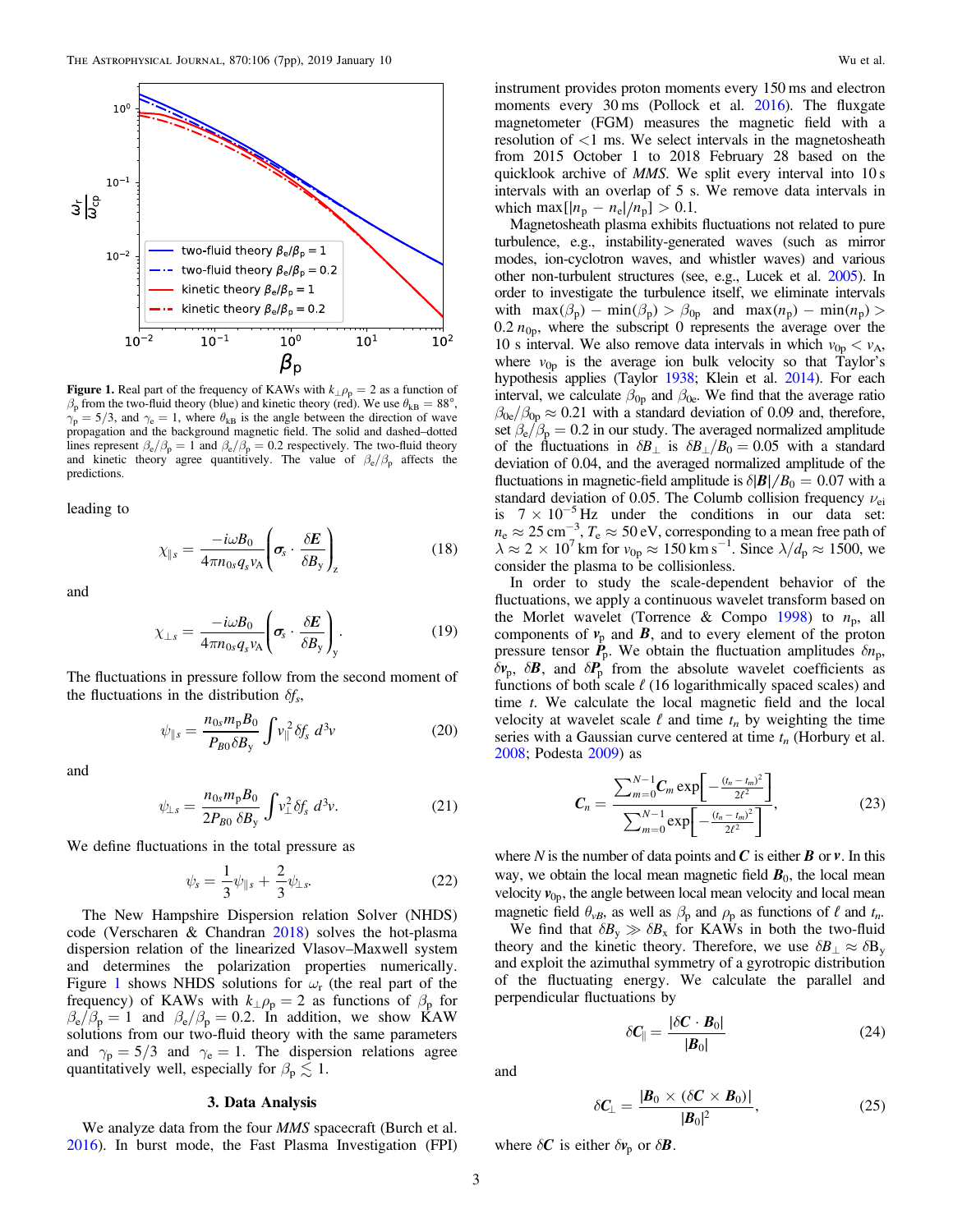<span id="page-3-0"></span>

Figure 2. Ratio of proton density fluctuations and perpendicular magnetic-field fluctuations,  $\xi_p$ , as a function of  $\beta_p$  at  $k_{\perp}p_i \approx 2$ . The lines show our theoretical results and the color coded bins show the logarithmically scaled, columnnormalized data distribution in the  $\xi_p - \beta_p$  plane. The theoretical predictions from the two-fluid theory and kinetic theory are similar, and the observations agree with both models.

We obtain the transformation matrix  $\alpha_{ij}$  from the Geocentric Solar Ecliptic coordinate system to the field-aligned coordinate system with respect to  $B_0$  and then transform the tensor of pressure fluctuations  $\delta P_{\text{p}ij}$  to the field-aligned coordinate system by

$$
\delta P'_{\text{pij}} = \alpha_{ki} \ \delta P_{\text{pkm}} \ \alpha_{mj}.
$$

The total proton thermal pressure is given by

$$
\delta P_{\rm p} = \frac{1}{3} \bigg( \delta P_{\rm p11}' + \delta P_{\rm p22}' + \delta P_{\rm p33}' \bigg). \tag{27}
$$

For each scale  $\ell$  and time  $t_n$ , we determine  $k_\perp$  as

$$
k_{\perp} \rho_{\rm p} = \frac{2\pi \rho_{\rm p}}{\ell \ v_{0\rm p} \sin(\theta_{\nu B})},\tag{28}
$$

and retain only coefficients with  $1.8 \le k_{\perp} \rho_p \le 2.2$  and  $60^{\circ}$  <  $\theta_{vB}$  < 120°.

In order to remove noise in our measurements, we only retain coefficients when  $\delta v_{\parallel p} > 1.0 \text{ km s}^{-1}$  and  $\delta v_{\perp p} > 1.0 \text{ km s}^{-1}$ . We then construct a set of 600 bins in logarithmic space of  $\beta_p$ and the value of the coefficients, count the number of occurrences in each bin, normalize each bin by its width, and then column-normalize the histogram.

### 4. Results

Figure 2 shows the zeroth proton velocity moment  $\xi_p$ depending on  $\beta_{\rm p}$  in the two-fluid and kinetic theory and our MMS observations for  $k_{\perp} \rho_p = 2$ . The two-fluid theory and kinetic theory predict similar values for  $\xi_p$  under these parameters. Therefore, the observations of the zeroth moment do not favor the applicability of either theory unambiguously. However, the data agree well with the theoretical predictions as well as previous observations (Chen et al. [2013;](#page-6-0) Chen & Boldyrev [2017](#page-6-0)) and thus support the applicability of our data analysis technique and the model comparisons.



Figure 3. Ratio of parallel proton velocity fluctuations and perpendicular magnetic-field fluctuations,  $\chi_{\parallel p}$ , as a function of  $\beta_p$  at  $k_\perp \rho_p \approx 2$  with the same panel and line styles as Figure 2. The theoretical predictions for  $\chi_{\parallel p}$  from the twofluid theory are significantly greater than those from the kinetic theory, and the observations agree better with the two-fluid theory than with the kinetic theory.



Figure 4. Ratio of perpendicular proton velocity fluctuations and perpendicular magnetic-field fluctuations,  $\chi_{\perp p}$ , as a function of  $\beta_p$  at  $k_{\perp} \rho_p \approx 2$  with the same panel and line styles as Figure 2. The theoretical predictions for  $\chi_{\perp p}$  from the two-fluid theory are greater than the predictions from the kinetic theory, and the observations agree with both the two-fluid theory and kinetic theory with a small bias toward the two-fluid theory.

Figure 3 shows the first parallel proton velocity moment  $\chi_{\parallel p}$ depending on  $\beta_p$  in both theories and our *MMS* observations. For all shown values of  $\beta_{p}$ ,  $\chi_{\parallel p}$  is significantly greater in our results from the two-fluid theory than in our results from the kinetic theory. The two-fluid theory predicts a value that is approximately the observed value of  $\chi_{\parallel p}$ . The kinetic theory, on the other hand, underestimates the observed value by a factor between about 3 and 30 in the shown range of  $\beta_{p}$ . This observation suggests that the plasma exhibits fluid-like behavior at  $k_{\perp}$  $\rho_p \approx 2$ .

Figure 4 shows the first perpendicular proton velocity moment  $\chi_{\perp p}$  depending on  $\beta_p$  in both theories and our *MMS*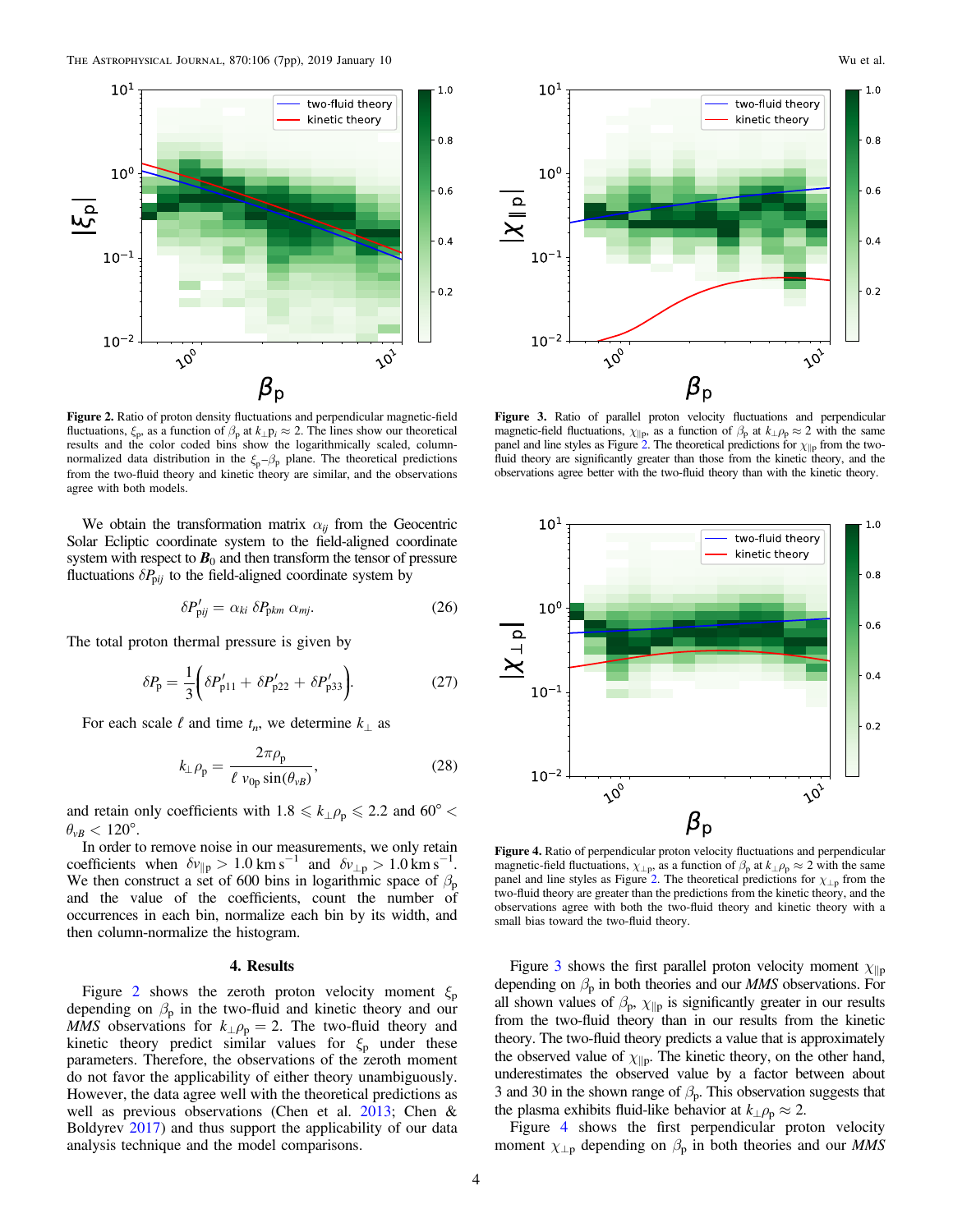<span id="page-4-0"></span>

Figure 5. Ratio of ion pressure fluctuations and perpendicular magnetic-field fluctuations,  $\psi_p$ , as a function of  $\beta_p$  at  $k_\perp \rho_p \approx 2$  with the same panel and line styles as Figure [2](#page-3-0). The theoretical predictions for  $\psi_p$  from the two-fluid theory and kinetic theory are similar, and the observations agree with both models.

observations. The predictions from our two-fluid model are greater than the predictions from the kinetic theory by a factor of about three. The observations lie between both predictions with a small bias toward the two-fluid theory.

Figure 5 shows the second proton velocity moment  $\psi_p$ depending on  $\beta_p$  in both theories and our *MMS* observations. Like in Figure [2](#page-3-0) for  $\xi_p$ , the two-fluid theory and kinetic theory predict similar values for  $\psi_p$ , and both predict the observations well.

We note that an adjustment of  $\gamma_p$  and  $\gamma_e$  within reasonable values does not lead to a significant change in our results. Moreover, an adjustment of  $\theta_{kB}$  within the range of 85°  $\lesssim$  $\theta_{kB}$  < 90° does not lead to a significant change in our results, confirming our assumption that the observed fluctuations are indeed consistent with highly oblique KAW turbulence.

## 5. Discussion and Conclusions

The behavior of KAWs departs from the behavior of Alfvén waves mainly due to two effects. The ion motion is affected by compression and introduces a polarization-drift term in the equation of motion. Furthermore, the parallel component of the electric field is non-zero and electrons move in the field-parallel direction to neutralize the ion density perturbations. We derive predictions for the proton polarization of KAWs using a collisional two-fluid theory and a collisionless kinetic theory. In the linear kinetic theory, the fluctuations are represented by fluctuations in the distribution function,  $\delta f_s$ , so that all moments are included and generally non-zero. Our two-fluid theory, on the other hand, assumes an adiabatic and isotropic closure for the moment hierarchy, i.e., there are no fluctuations in heat flux and the pressure tensor is isotropic. Apart from these differences, the fluid theory and the kinetic theory are equivalent. Measurements with even higher velocity-space resolution may be capable of showing the heat-flux suppression in the future.

Both theories predict similar behaviors for density and pressure fluctuations, but the parallel and perpendicular velocity fluctuations show clear differences: these fluctuations

are greater in the two-fluid theory than in the kinetic theory. Due to the noise in the velocity observation, we cannot rule out the possibility that fluctuations with very small amplitude exhibit a behavior consistent with the kinetic theory. However, our comparison of fluctuations in the magnetosheath above the noise level with our theoretical predictions shows that KAW turbulence behaves fluid-like at ion scales, suggesting that some of the fluid-like behavior found by Verscharen et al. ([2017](#page-6-0)) extends to the ion-scale fluctuations. We note that relaxing our assumption of temperature isotropy may improve the agreement between our theory and observations. In addition, a study based on a superposition of KAW turbulence with other modes at small scales may modify our results since our present method does not distinguish the contributions from different wave types than KAWs. A comparison with alternative approximations to the dispersion relation (Hunana et al. [2013;](#page-6-0) Sulem & Passot [2015;](#page-6-0) Told et al. [2016](#page-6-0)) may give further insight into the physics of the observed modes. However, these extensions are beyond the scope of this work.

Our finding of fluid-like behavior in KAW turbulence suggests that some yet unknown mechanism creates conditions similar to the adiabatic and isotropic closure applied in our twofluid theory, even at small scales and under collisionless conditions. Anti-phase-mixing (Schekochihin et al. [2016](#page-6-0)) is a potential explanation for this fluid-like behavior. In the turbulent background, nonlinear interactions between fluctuations at different scales can trigger stochastic plasma echoes (Gould et al. [1967](#page-6-0); Schekochihin et al. [2016](#page-6-0)) that may inhibit the transfer of power to higher moments of the velocity distribution. Parker et al. ([2016](#page-6-0)) and Meyrand et al. ([2018](#page-6-0)) find that energy transfer from large to small velocity-space scales nearly cancels due to anti-phase-mixing excited by a stochastic plasma echo. This process leads to an effective low-moment closure, even under collisionless conditions. In KAWs with larger amplitude, the nonlinear trapping of electrons may contribute to the saturation of damping and a more fluid-like behavior (Gershman et al. [2017](#page-6-0)).

Alternatively, wave–particle interactions can suppress fluctuations in higher moments of the velocity distribution. Verscharen et al. ([2016](#page-6-0)) find that microinstabilities generate fluctuations that scatter protons and thus reduce the anisotropy of the pressure tensor. Wave–particle interactions may then play the role of particle–particle collisions in suppressing fluctuations in higher moments and closing the moment hierarchy at a low order.

Our finding of the fluid-like behavior of KAW turbulence at scales down to the proton inertial length supports the use of fluid models when studying large- and small-scale fluctuations. This discovery will be beneficial to astrophysical modeling since fluid computations are much faster than kinetic computations. More fundamentally, it is of great importance to determine the physics processes that lead to this fluid-like behavior of an otherwise collisionless plasma.

H.W. is supported by the China Scholarship Council for her stay at MSSL. This work is also supported by NSFC under contracts 41474147, 41674171, and 41574168, STFC Ernest Rutherford Fellowships ST/P003826/1 and ST/N003748/2, STFC Consolidated Grant ST/N000722/1, and STFC Solar Orbiter UK Community Support Grant ST/P005489/1. The authors appreciate the valuable conversations with Lloyd Woodham, Owen Roberts, Alexander Pitňa, Petr Hellinger,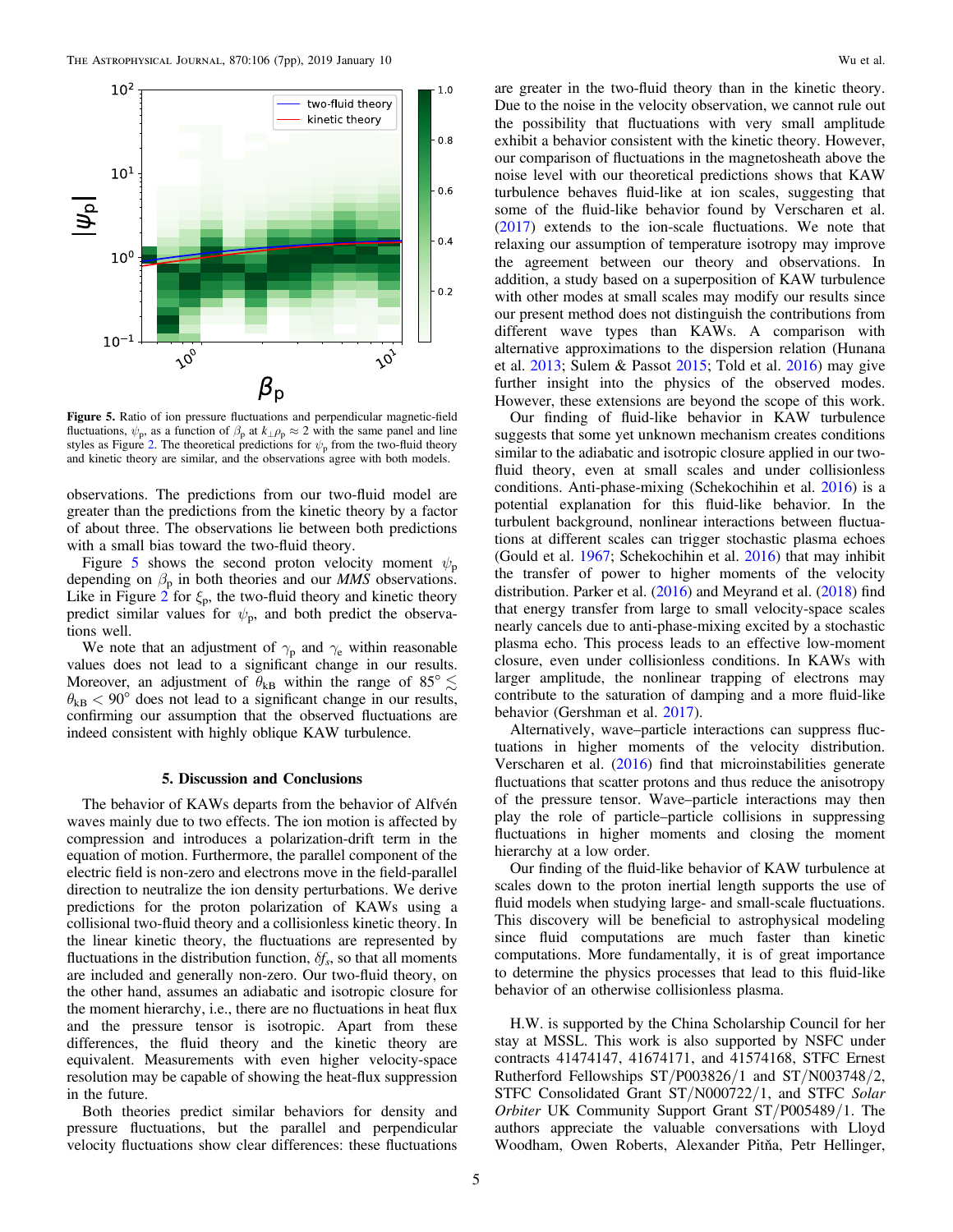<span id="page-5-0"></span>Olga Alexandrova, and Francesco Valentini. H.W. is grateful for Chuanyi Tu's support during this work.

## Appendix Predictions for Kinetic Alfvén Turbulence in the Inner Heliosphere

In the near future, the space missions Parker Solar Probe and Solar Orbiter will carry instruments into the inner heliosphere that will provide us with unprecedented measurements of the fluctuations in both the fields and the particle distributions. Their data will allow us to study kinetic Alfvén turbulence in the solar wind using our methods for the first time.

The solar wind in the inner heliosphere exhibits a broader range of  $\beta_p$  values and typically shows  $\beta_p \approx \beta_e$ . We derive predictions for the KAW polarizations under typical solar-wind conditions with  $\theta_{kB} = 88^\circ$ ,  $T_{\parallel s} = T_{\perp s}$ ,  $\beta_e/\beta_p = 1.0$ ,  $\gamma_p = 5/3$ , and  $\gamma_e = 1$ . For completeness, we add the polarizations for electrons. Our kinetic theory applies to protons and electrons likewise. In the two-fluid theory, the calculations for the electron polarizations differ from the calculations for the proton polarization. We find for electrons

$$
\xi_{\rm e} = \xi_{\rm p},\tag{29}
$$



Figure 6. Predictions of KAWs as functions of  $\beta_p$  at  $k_\perp \rho_p = 2$ . From top to bottom, these panels show  $\xi$ ,  $\chi_{\parallel s}$ ,  $\chi_{\perp s}$ , and  $\psi_s$ . The blue (red) lines represent the two-fluid theory (kinetic theory). The left panels show the amplitudes and the right panels show the phases. The solid (dashed) lines represent protons (electrons).